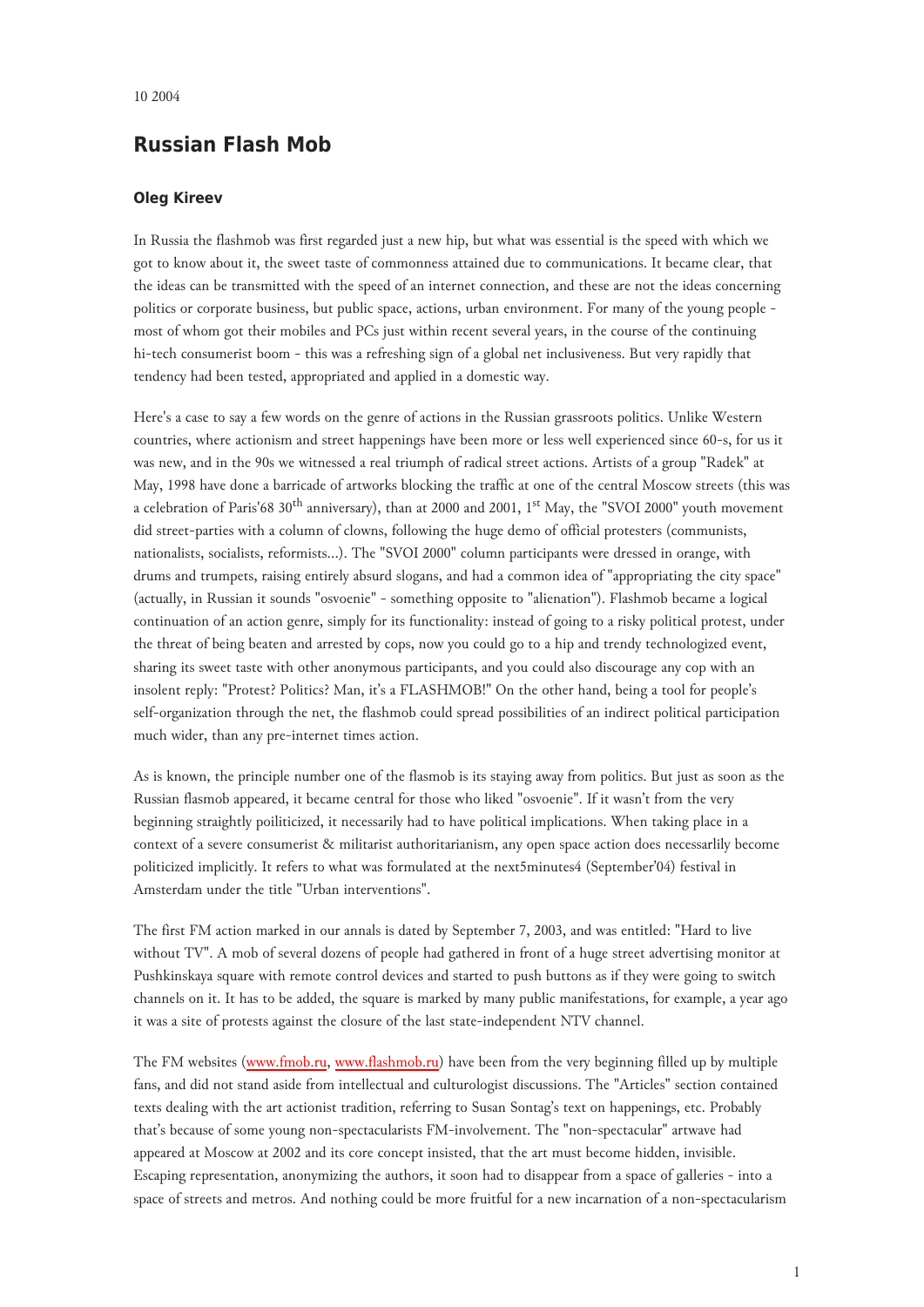than secret manipulations in a city space, the self-organizing intellect of a mob sensible in time but not in space, momentarily appearing and then fading away into traffic and flows of an overcrowded, overcapitalized Moscow.

Unfortuantely, one action scenario had never been realized: an author proposed to find a cop doing an everyday routine for today's Moscow - observing the street moving crowd in order to extract someone from it and check this someone's documents - and to gradually gather around him so that the cop would find that he himself becomes an object of observation. But the mobbers succeeded in doing an action "Hails to Big Brother" when dozens of people showed their passports to a surveillance camera in a long and crowded metro corridor.

The other such action took place not long ago - a "Raid". During the militsia raid at the market, for example, people are obliged to take position faced to a wall with hands under the back of the head, feet set ap broadly; or lay on the ground, face down. We can see such pictures daily in the criminal news reports or in special militsia news. So that position was chosen by the mob for the next flash action (October, 17, 2004). And the participants have all agreed, the 3-minutes action gave a sense of solidarity for much longer.

Regarding the political use of the FM, I will tell another one action which had broadly resonated across the country. But here we must clearly stress that an FM action is the one organized anonymously through the coordination website, chosen by an online voting and conducted by the people who might not know each other (or, in the definition of Wikipedia, *a group of people who assemble suddenly in a public place, do something unusual or notable, and then disperse. They are usually organized through the Internet or other networked devices. <http://en.wikipedia.org/wiki/Flashmob>*). And when the action is pre-planned in some political headquarter, and aimed at propagating views of a certain political party, it's not precisely an FM. The justification of such a name is that it's using an FM label to avoid sanctions for doing something illegal without permission from the authorities. Such a trick had been used at late February 2004 by a modernizing Communist party (on which I have already reported to KulturRisse # 04/03). A group of people who weared masks of Putin and banners signing various catastrophes of Putin's time ("The submarine drowned", "The metro exploded"...) came to a house of our president's former S.-Pb. residence and started crying: "Vova go home!" ("Vova" is diminutive from "Vladimir", and the cry imitated the mother's order to a child). The action became famous also because of its quick and violent stoppage by the militsia.

Being a news worldwide in mid-2003, by some activists in Russia the flashmob was even regarded a revolutionary "know-how" before the elections: parliamentary - at December'03, and presidential - at March'04. The one just told had a great pre-electoral effect, and maybe it was the one which triggered the further process. In Vladimir, people have gathered at the square around a coffin celebrating the "death of democracy" - a quite flat idea in artistic sense, but it resulted in a comic show of militsiamen who took the coffin and ran away with it. The mobbers of Khabarovsk did a much more inspiring action when surrounded a high water tower and started throwing snowballs at it crying: "Vova get down!".

The history of Russian flashmob is far from being finished, but we witness that finally the cops have learned a new word - what makes further actions a little more difficult. Plus, since the American military order continues, the intelligent services of the world will stay equalizing at their super-technologized, cyber-surveilling, electronic and biometric US colleagues. It means, the FM can soon become a target for monitoring, threats and preventive actions (and there were some hints it's already monitored). OK, if the past had proved that mobs can self-organize, will they find a way to self-develope, in the conditions renewed? (: However, an FM social laboratory is at work. As one fmob.ru site article had argued, *"noone ever knows how*